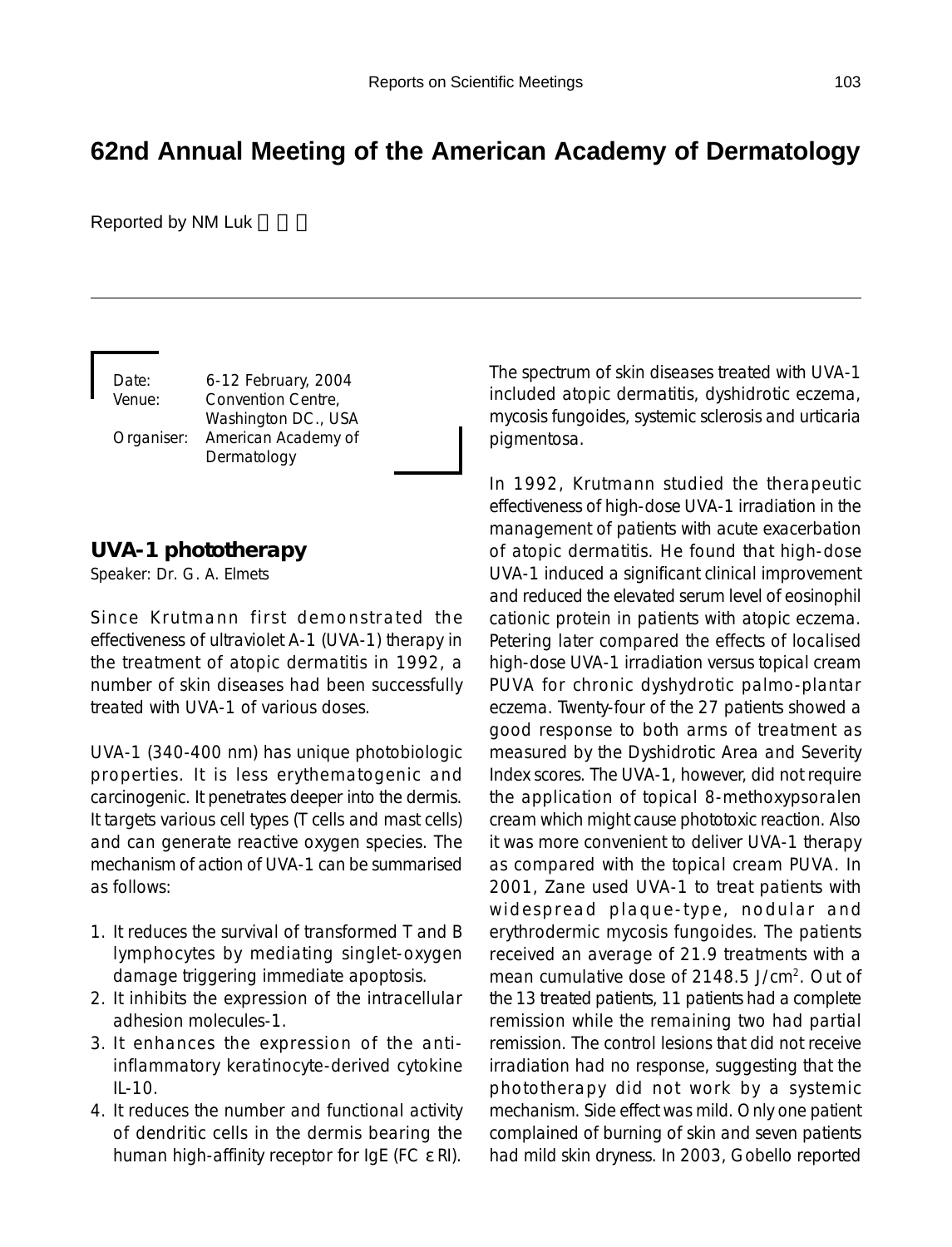his use of UVA-1 in treating patients with urticaria pigmentosa. The patients were divided into two groups, each of 10 and 12 patients, and treated with high-dose (130 J/cm<sup>2</sup>) or medium-dose (60 J/cm2) respectively. UVA-1 phototherapy was administered five times per week for two weeks. The authors found that both clinical signs and symptoms (presence of Darier's sign, number of skin lesions, intensity of pruritus, quality of life measures) and histology (number of dermal mast cells) improved considerably by the end of treatment. This was maintained during the sixmonth follow up. Lastly, Mortia had tried mediumdose UVA-1 on patients with systemic sclerosis, an intriguing fibrosing disease with unclear pathophysiology. In this study, four patients with systemic sclerosis received nine to 29 treatment of UVA-1 at 60 J/cm2. All patients had clinical improvement as evidenced by an increase in joint passive range of motion, skin temperature, cutaneous elasticity. Histologic evaluation of the skin specimen obtained before and after UVA-1 phototherapy revealed loosening of collagen bundles and the appearance of small collagen fibers. The finding was supported by recent studies indicating that UVA-1 could induce apoptosis of skin-infiltrating T cells and the expression of matrixmetalloproteinase-1 in human dermal fibroblasts. There are potential uses of this new modality in treating HIV patients with psoriasis, keloid, hypertrophic scar, graft versus host diseases and lichen sclerosis et atrophicus. However, the benefit needs to be weighed against the side effects. The acute side effect of UVA-1 includes activation of viral infection, aggravation of UVA sensitive photodermatoses and transient post inflammatory hyperpigmentation. On a long-term basis, photoaging and photocarcinogencity are of primary concern.

#### *Learning points:*

Phototherapy with UVA-1 is a promising treatment modality for a variety of difficult skin diseases. Despite its initial success, the optimal dosing schedule and the long-term side effects need further study.

## **Mechanisms of Photoaging: New Insights**

Speaker: Dr. D.H. McDaniel

Aging skins are dry, scaly, wrinkled with telangiectasia and pigmentary changes. Under histology section, there is an increase of glycosaminoglycans and elastosis; disorganised collagen fibres; decreased number of Langerhans cells; irregular size and shape of keratinocytes and melanocytes. The biochemical changes detected in aging skin included an increase of free radicals and matrix metalloproteinases, in addition to the DNA and immune system damage.

Factors affecting aging can be intrinsic such as the genetic inheritance or environmental. The latter consists of ultraviolet light exposure, smoking, stress, sleep deprivation or concomitant diseases.

Photoaging results from excess exposure to UV light. Both UVA and UVB have role to play but the exact mechanism is unclear.

Recently there is increasing understanding about the role of UV induced reactive oxygen species (ROS) in causing some of the changes observed in photoaging. ROS are the free radicals and reactive oxygen molecules (singlet oxygen, hydrogen peroxide) that are present in excess when cells are under increased oxidative stress such as high metabolic demands, sunlight, smoking and pollutions. Under normal circumstances, these ROS are kept to a minimum by cellular enzymes and controlled metabolic processes. In case of excess, they may enhance the process of photoaging. Two possible pathways have been postulated. Firstly, these ROS may induce the transcription factor AP-1 (activation protein-1) causing an increase of matrix metalloproteinases and leading to the breakdown of collagen. On the other hand, ROS may activate the NF-κB (Nuclear factor κB) causing the release of cytokines and resulting an increase of the inflammation response. In addition, ROS can modify proteins in tissue to form carbonyl derivatives and altered